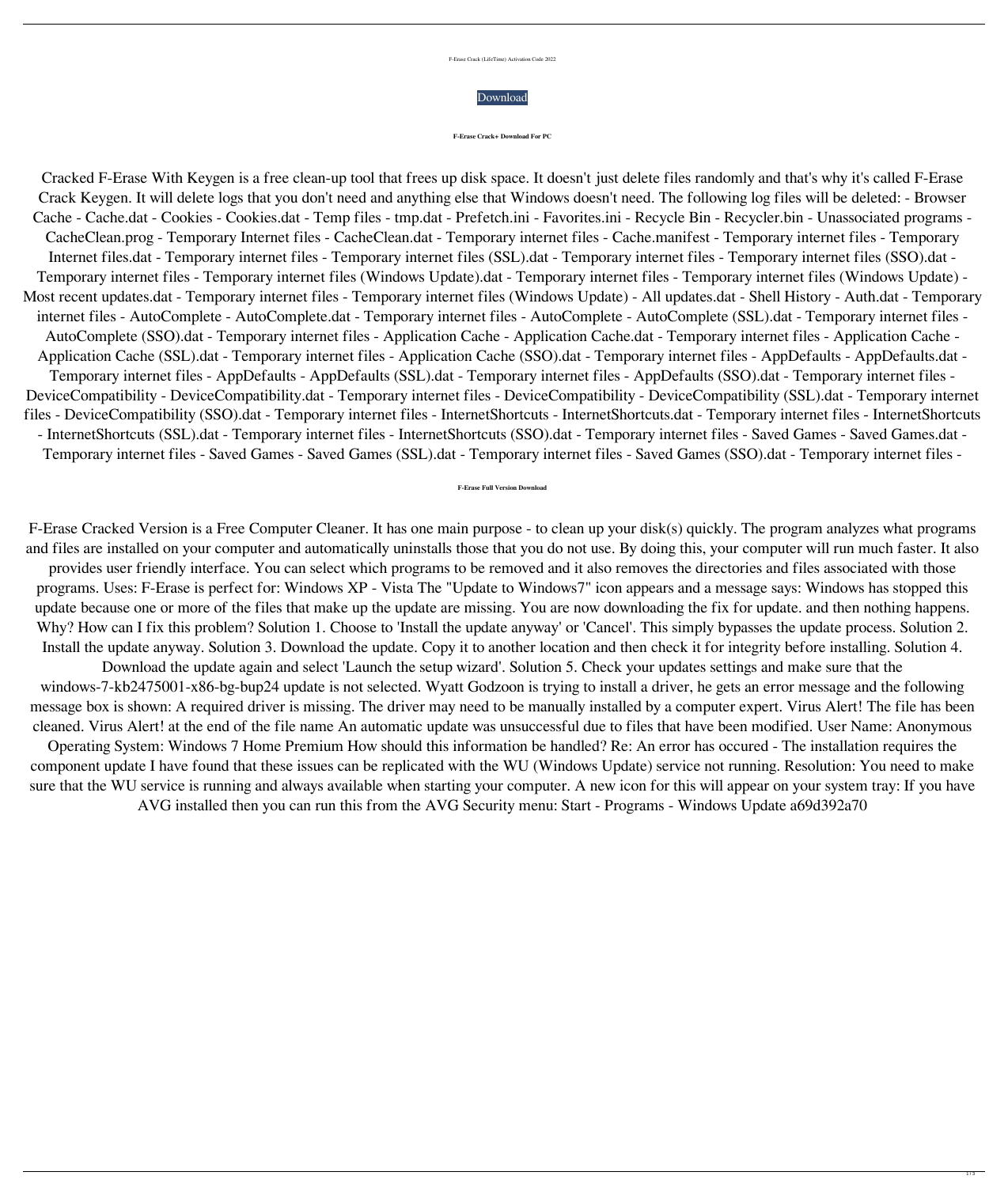**F-Erase Crack+ With Serial Key PC/Windows**

------------ A computer cleansing program that deletes a lot of logs and unneeded files to speed up your computer and clean up some space on the hard drive. Deletes =============== Runs tools to clean up logs and recycle old items in your applications folders. CleanUp Recycle Bin Deletes the recycle bin (empty trash folder). Delete All Files Deletes everything in the specified folder. Deletes files that are older than the specified date or last modified date. Delete Old Files Deletes files that are older than the specified date or last modified date. Delete all files that are older than the specified date or last modified date in all folders. Kill Invisible Applications Deletes applications that aren't visible in the windows system tray. Kill Old Applications Deletes applications that are less than the specified version. Kill Programs Deletes programs that are older than the specified date. Kill Process Deletes a process that's older than the specified date. Kill Service Deletes a service that's older than the specified date. Kill Startup Applications Deletes applications that start up automatically. Kill Task Deletes a task that's older than the specified date. Delete the log Deletes files older than the specified date. Delete the log Deletes files older than the specified date. Delete System Files Deletes files that are older than the specified date or last modified date. Delete System Files Deletes files that are older than the specified date or last modified date. Shut Down Your Computer Saves all open applications Shut Down Your Computer Saves all open applications. Shut Down Windows Saves all open applications. Shut Down Windows Saves all open applications. Shut Down Windows Saves all open applications. Shut Down Windows Saves all open applications. Shut Down Windows Saves all open applications. Shut Down Windows Saves all open applications. Shut Down Windows Saves all open applications. Shut Down Windows Saves all open applications. Shut Down Windows Saves all open applications. Delete Personal Files Deletes files that are older than the specified date or last modified date. Delete Personal Files Deletes files that are older than the specified date or last modified date. Delete Personal Files Deletes files that are older than the specified date or last modified date. Delete Personal Files Deletes files that are older than

**What's New In?**

F-Erase is a fast and efficient computer cleaner that deletes a lot of logs and unneeded files to speed up your computer and clean some space out on the hard drive. Simply : 1. Load it up 2. Put in the drive letter. 3. Put in the account name you want to clean. (Administrator is standard.) 4. Hit Cleanup and wait 2 seconds. 5. Report any bugs, problems or suggestions to Webmaster@F-Erase.com F-Erase is freeware and you are free to distribute to whoever you want as long as the program, read me, batch and what it deletes files are not tampered with and are included within the zip. Please do not play around with the drive letter and username as your PC may get damaged. 1.2 - added plugin support 1.0.1.3 - rewrote the paths so that the plugin will work for everyone who loads the plugin as no matter what the user has set as the plugin to run from, the plugin will pick the path where the qt has been installed and look for the icon (in case the user has not updated it to use the qt), so now it will work from any folder. 1.0.1.2 - minor bugfix. 1.0.1 - created the program to be as portable as possible so that the user can run it from anywhere without any special steps on their end. 1.0 - included an qt4 version so that it is easier to run. 0.99 - made the program more convenient to use, added the path bar at the bottom that shows the paths which the program will clean and added the message if it was canceled. 0.9 - made the program more convenient to use, added the directory that the program would check in to and the directories that would be deleted. 0.9 - minor bugfix. 0.8 - added a tabbed interface to the program. 0.7 - changed the default path and renamed the program so that the default is for all drives to be cleaned. 0.6 - bugfix, added the default path for the program to do a quick clean. 0.5 - added settings, improved the read me. 0.4 - added a help button, improved the read me. 0.3 - added plugin support, improved the read me. 0.2 - bugfix,